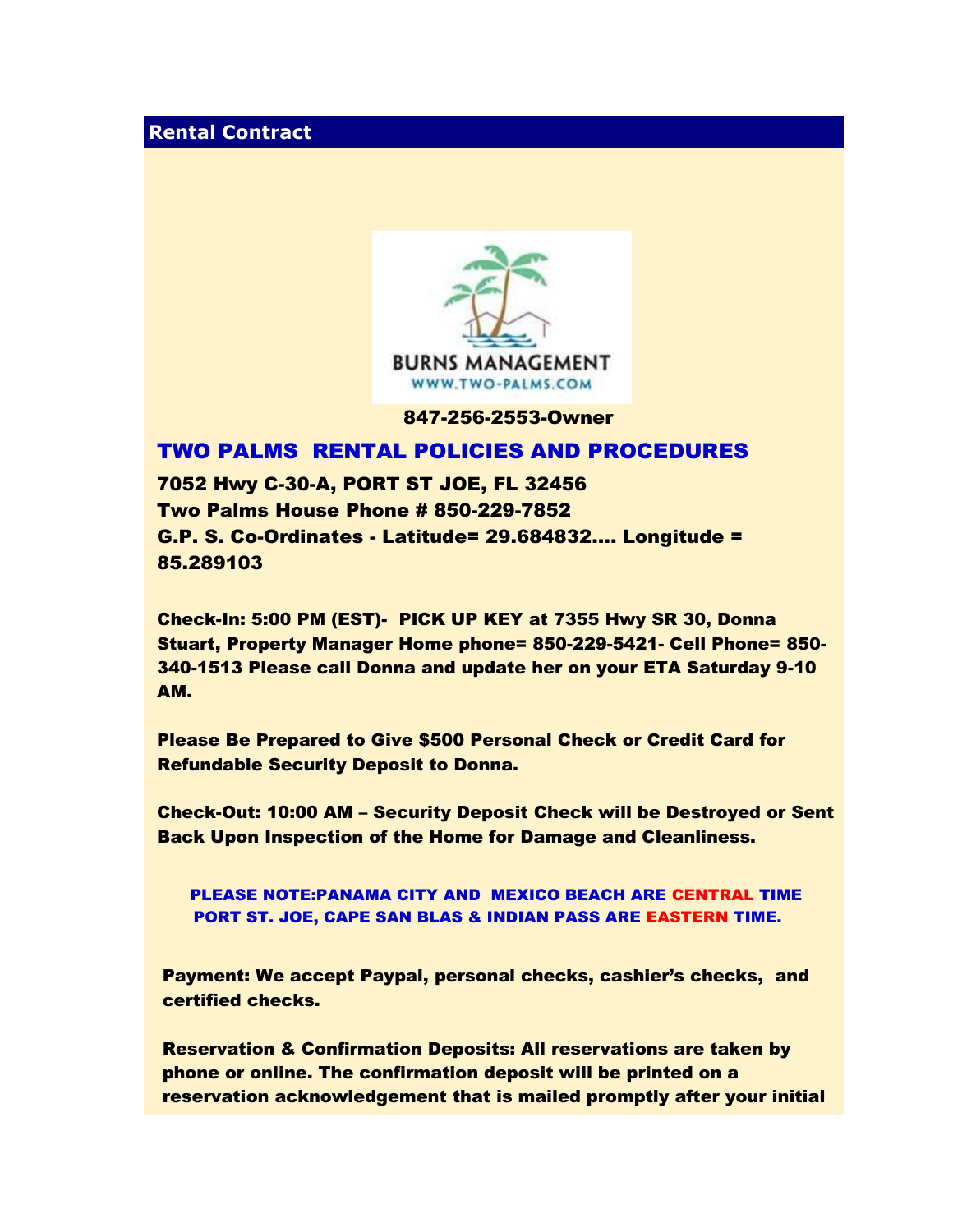#### booking.

Advance reservation/rental rates: Reservations are accepted up to one year in advance. Reservation made for occupancy for the upcoming calendar year will be confirmed with a \$500 down payment. Remainder of the confirmation deposit must be paid in January of the next calendar year.

Balance Due 30 Days Prior to Arrival: The balance of your rent is due 30 days prior to your arrival. All rentals are subject to Florida sales tax and local city and county taxes.

Reservations may be made one week in advance for unreserved homes one week in advance.

Maximum Occupancy: The maximum number of guests per unit is based on the ability to comfortably and safely accommodate our guests. Occupancy limits are in accordance with rules of the State Fire Marshall's Office. No exceptions will be made. This house has a maximum occupancy of 10 people.

Pets: Dogs are allowed in the home with prior approval and \$100 FEE per dog. No other pets are allowed unless there is prior approval. Please be courteous and obey/respect common Pet Dog protocol. PLEASE KEEP PETS OFF FURNITURE AND BEDS and clean up all Dog Hair before departure, PLEASE.

#### Cancellation Policy

If a "Mandatory Evacuation" order is issued for the area that your unit is in, we will only charge for the nights you occupied the unit. If you choose to leave in a "Voluntary Evacuation" no refunds will be given. No refunds are given for early departures due to inclement weather. You have a 10 day grace period, if you cancel within 10 days your deposit if fully refundable. If you have to cancel after that date you can use your deposit for another week. If you cancel your reservation within 30 days of arrival you will not get a refund unless the house is re rented. We will try to rent your cancelled week on a best effort basis. If necessary we may need to discount the weekly rate, but ONLY with your permission, will this be done.

Security Deposit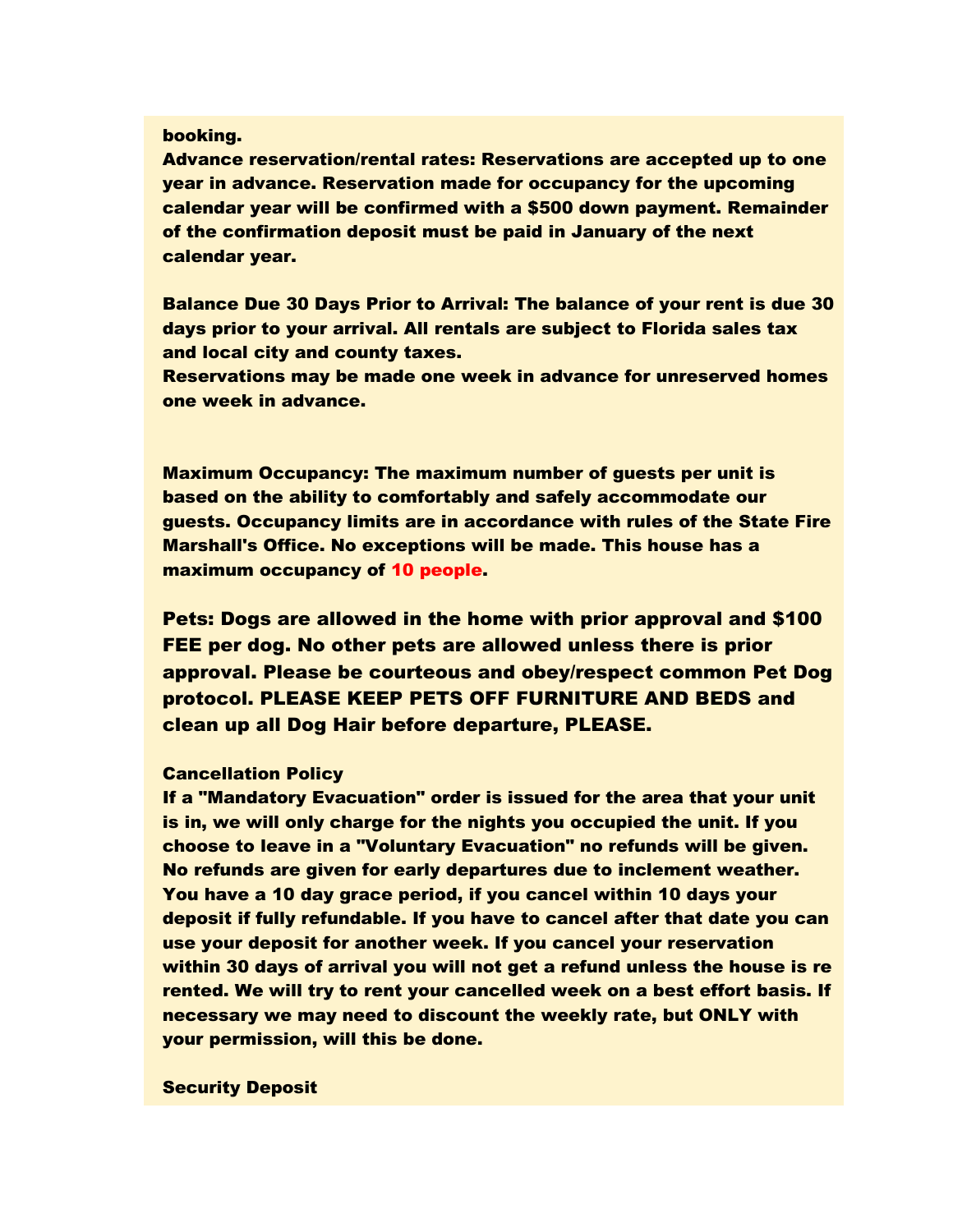There is a \$500.00 refundable security deposit (CHECK OR CREDIT CARD) due upon arrival. It will not be cashed unless there are damages, missing items or the house requires exceptional extra cleaning. The house will be thoroughly checked after you leave.

Housekeeping: Your unit will be thoroughly cleaned before each arrival. If you are not satisfied, please call us immediately. If you are a late arrival, please notify us by the following morning. If you have not called by this time, we will assume that you found your unit in acceptable condition. During your stay maid service is available for \$50 per hour, minimum 2 consecutive hours with 48 hours advance notice. We also have someone available to do your grocery shopping or babysitting for a fee, please ask. PLEASE REPORT ALL DAMAGE and ANY ACCIDENTAL Activities that may require additional repair or Cleaning before you leave so that we will have time to correct the situation. THANK YOU.

Age Requirements: We only rent to under the age of 25 on a per case basis (legal photo ID required upon request). Any reservation made under false pretenses will be subject to forfeiture of advance payment, deposit and/or rental money. Violators will be evicted.

No House Parties, Large Groups, Campers, Trailers, or Motor Homes: If home is booked for these purposes without our knowledge, occupancy will not be allowed and deposit forfeited. If discovered after occupancy, guests will be asked to vacate premises immediately with no refund. Occupancy limits (10) are in accordance with rules of the State Fire Marshall's Office. No exceptions will be made. Sleeping limits indicate the maximum occupancy (10). Guest counts exceeding maximum occupancy will be subject to eviction of the entire party (10) If necessary, the Gulf County Sheriff will be contacted and called to the house.

Smoking: Smoking is strictly prohibited inside Non-Smoking rental units. You will incur additional charges for carpet cleaning and deodorizing if any evidence of smoking is found in your unit.

Telephones: Telephones are provided with free long distance. There is no charge for local phone calls. Two Palms phone # is 850-229-7852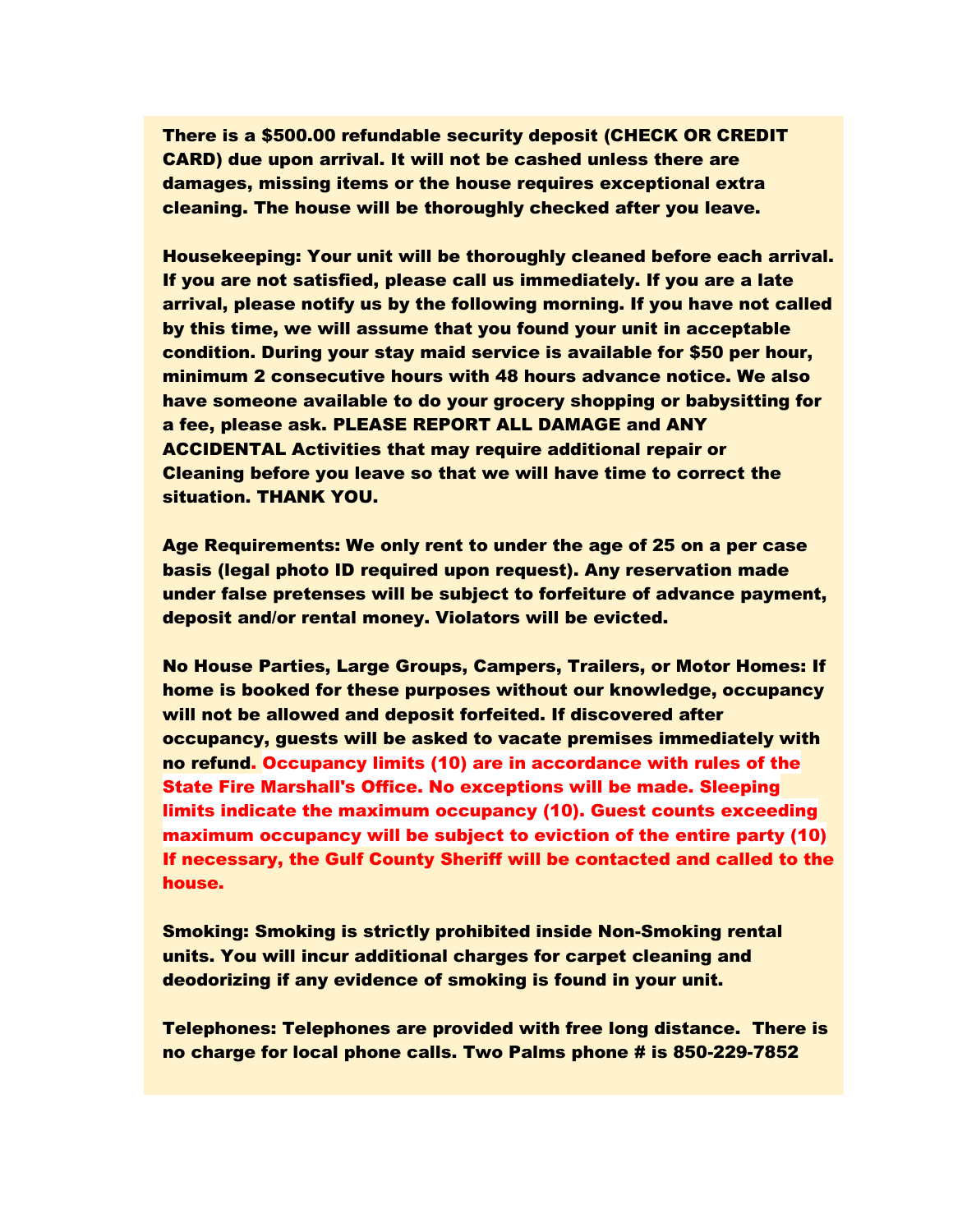INTERNET, WIFI and CABLE- We offer complimentary INTERNET, WIFI and CABLE but we do not guarantee that it will work 100% of the time since we are dependent on Mediacom. We can guarantee that we will do everything in our power to fix it if there is a problem.

KITCHEN- Two Palms kitchen is very well stocked with loads of Pots and Pans, Dishes and Plates, Silverware and Glasses, multiple Coffee Pots and Accessories, if you have special needs, please ask Donna (Manager). We do not throw away spices and other non-perishable items. While we cannot guarantee there will be items in there, USUALLY there is salt, pepper and other spices, as well as sweeteners, coffee filters and other typical items found in dry goods storage area. Also you can visit us on PINTEREST to view our cabinets, drawers and whole kitchen area at:

[http://www.pinterest.com/burnsmanagement/two-palms-villa-kitchen](http://www.pinterest.com/burnsmanagement/two-palms-villa-kitchen-cabinetsdrawers-contents-c/)[cabinetsdrawers-contents-c/](http://www.pinterest.com/burnsmanagement/two-palms-villa-kitchen-cabinetsdrawers-contents-c/)

Linens: An initial linen supply (one set of towels per person and one set of sheets per bed) will be provided that is included if the \$200 cleaning fee. The beds will be made. Additional linens can be rented at the time of check-in or during your stay.

WE have a charcoal and a gas grill at Two Palms for your convenience. PLEASE PUT GRILL COVERS BACK ON UNITS after each use. Guests are responsible for purchasing their charcoal/lighter fuel and re-filling gas containers. Donna can help direct you to refilling stores for your gas.

Garbage Pick-up is early Monday AM. PLEASE put green garbage cans out on the street SUNDAY PM. (If not you will not have room for your personal garbage during the week)

Check-Out Time: Check-out time is 10:00 AM (EST). All guests will be charged \$100.00 per hour for late checkout unless prior approval has been made. Cleaning personnel will also be instructed to enter the residence at 10:00 AM EST to start washing sheets and towels, UNLESS other arrangements have been agreed upon by Donna and Burns Management.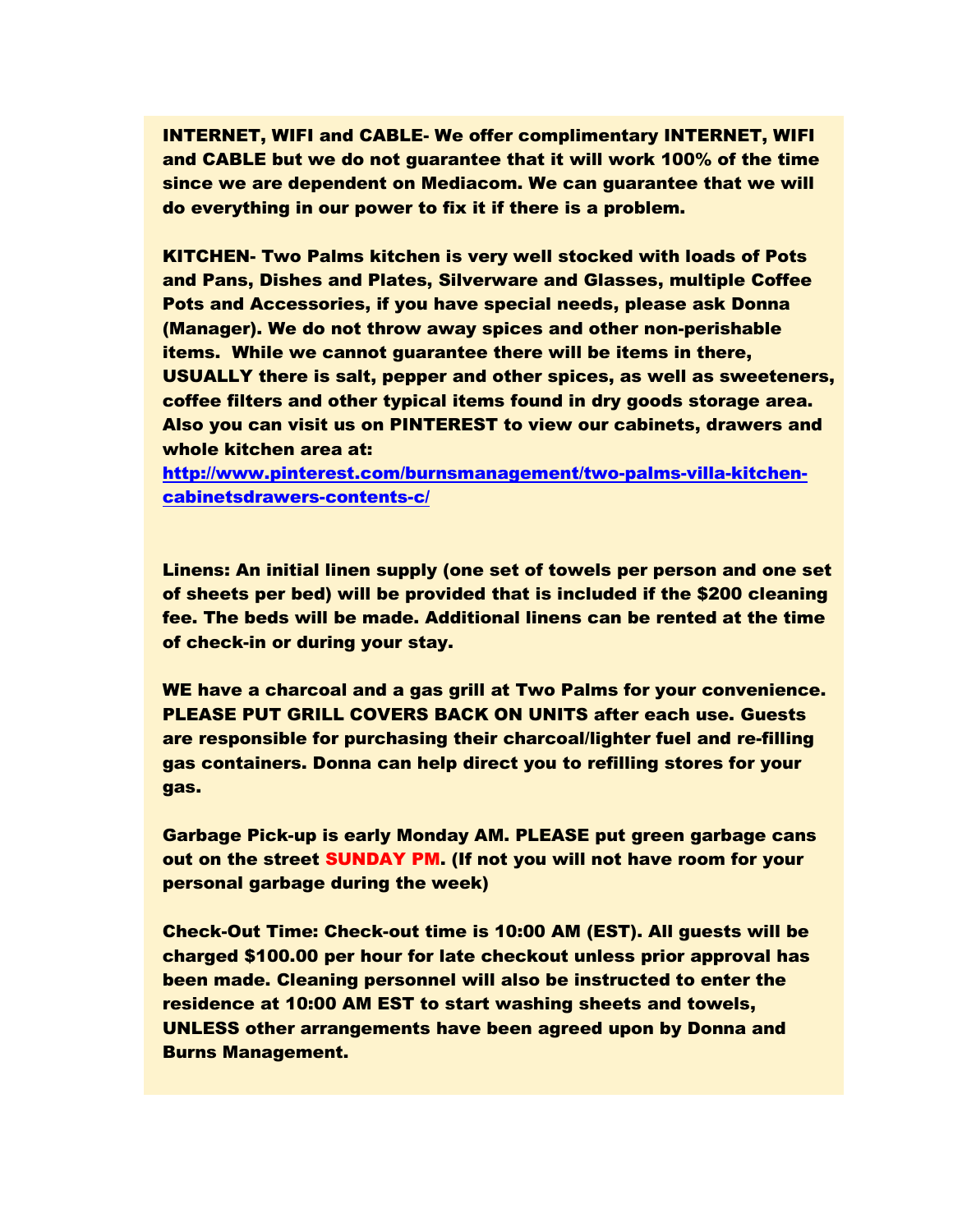Things to Do Before Check-out: We ask our guest to please leave their home in the general condition as it was found, to avoid additional Charges. Particularly in regard to DOG HAIR on BEDS and FURNITURE. They MUST BE LEFT HOW THEY WERE FOUND, or there will be ADDITIONAL CLEANING FEES CHARGED.

- All dishes cleaned, put in dishwasher and replaced in cabinets
- Take food you want with you and just leave the remaining items in Refrigerator, we will dispose of unwanted items.
- We don't have enough time to wash and dry all items in house before new folks arrive. Please wash and dry towels if you would be so kind. No need to fold them. And even if you could start the process and leave with them in washer or dryer, that would be much appreciated and helpful. Thank You!
- All furnishing placed in original position.
- All trash in bags and placed in outside trash container at the street.
- Check under beds, in drawers and closets for your personal items. We are not responsible for items left behind.
- Keys must be returned or you will lose deposit
- There are brooms, mops and other cleaning tools in laundry room. We also have a Shop Vac in Yellow Room Closet (Main Floor Bedroom, near Laundry Room) for help in cleaning up Sand, Dirt and Dog Hair. Please call Donna if you need any additional cleaning materials or supplies.

Please visit our SOCIAL MEDIA WEBSITES for and LIKE us and Follow us:

<https://www.facebook.com/BurnsManagement>

<http://www.pinterest.com/burnsmanagement/>

<https://plus.google.com/u/0/+PeterBurnsTwo-palmsdotcom/posts>

DISCLAIMER: Every effort has been made to assure accuracy, however, we cannot assume responsibility for errors or omissions. Rental data, terms and conditions are subject to change without notice.

IF YOU HAVE ANY QUESTIONS REGARDING POLICIES AND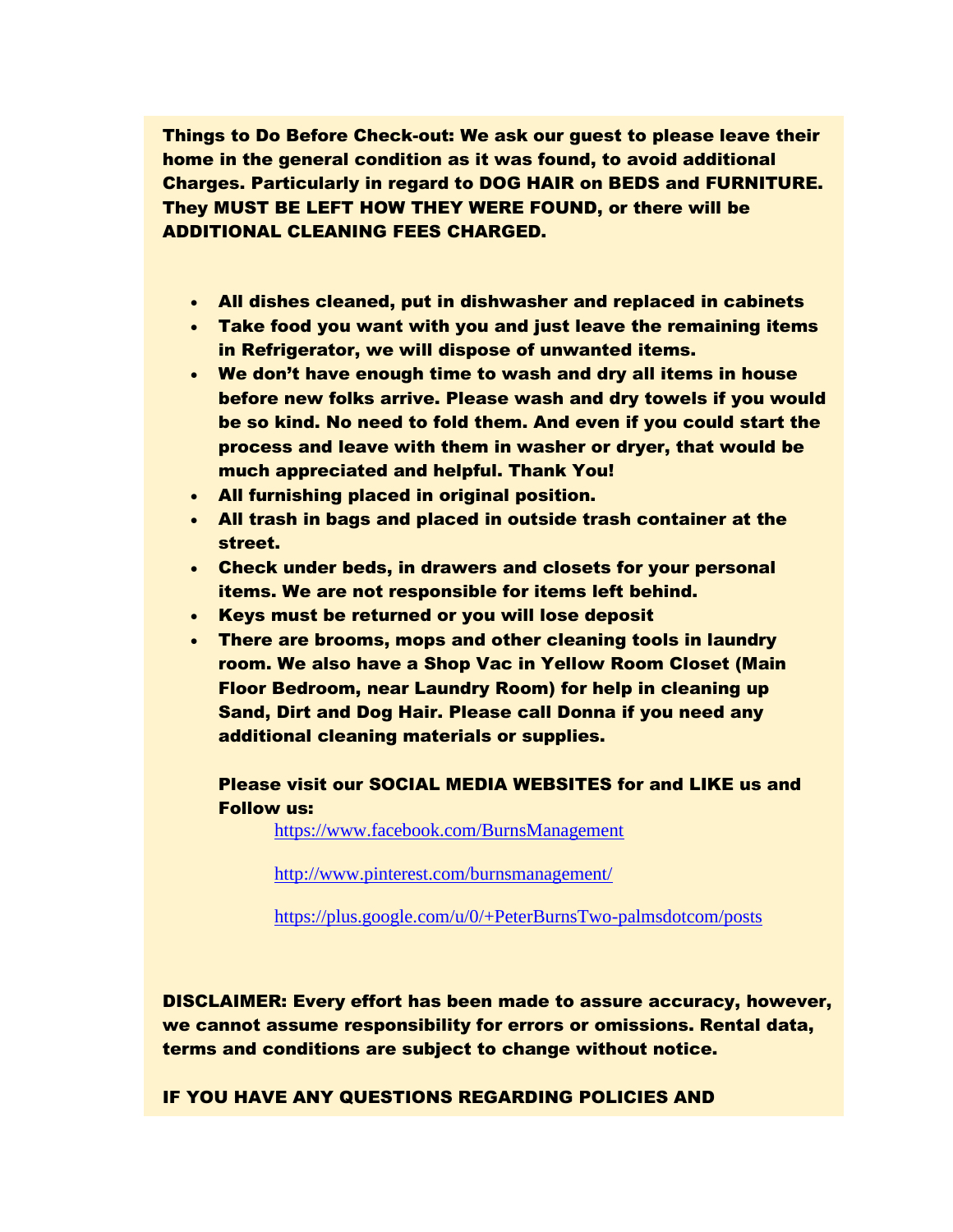# PROCEDURES OR WOULD LIKE MORE INFORMATION, PLEASE CONTACT LYDIA BURNS at 847-256-2553 or Peter Burns 847-254-2325 or Donna Stuart (Manager) 850-229-5421

### PLEASE SIGN BELOW AND RETURN AT THE TIME OF CHECK-IN

| <b>RENTER:</b> | , DATE: |  |
|----------------|---------|--|
|                |         |  |

RECEIVED BY: \_\_\_\_\_\_\_\_\_\_\_\_\_\_\_\_\_\_\_\_\_\_\_\_\_, DATE: \_\_\_\_\_\_\_\_\_\_\_\_\_\_\_\_\_\_\_\_\_\_

Things to "BRING" some initial supplies will be there upon arrival\*\*

- An initial supply of toilet paper and soap is provided for your convenience
- Toilet Paper and Garbage Bags \*\*
- Aluminum Foil and Plastic Wrap
- Dishwashing Detergent \*\*
- Laundry Detergent \*\*
- All-purpose Cleaner
- Bath Soap and Shampoo
- Staple items (salt, pepper, sugar, etc.)
- Condiments
- Extra Linen's if needed
- **Suntan Lotion and Sunglasses**
- Tackle Box
- Medicines and Prescriptions
- Hat's
- Camera
- Dish Towels and Cloths
- Beach Towels
- Umbrella
- **Beach Chairs and Rafts**
- Charcoal for our charcoal grill
- We supply gas tanks so you can refill if needed